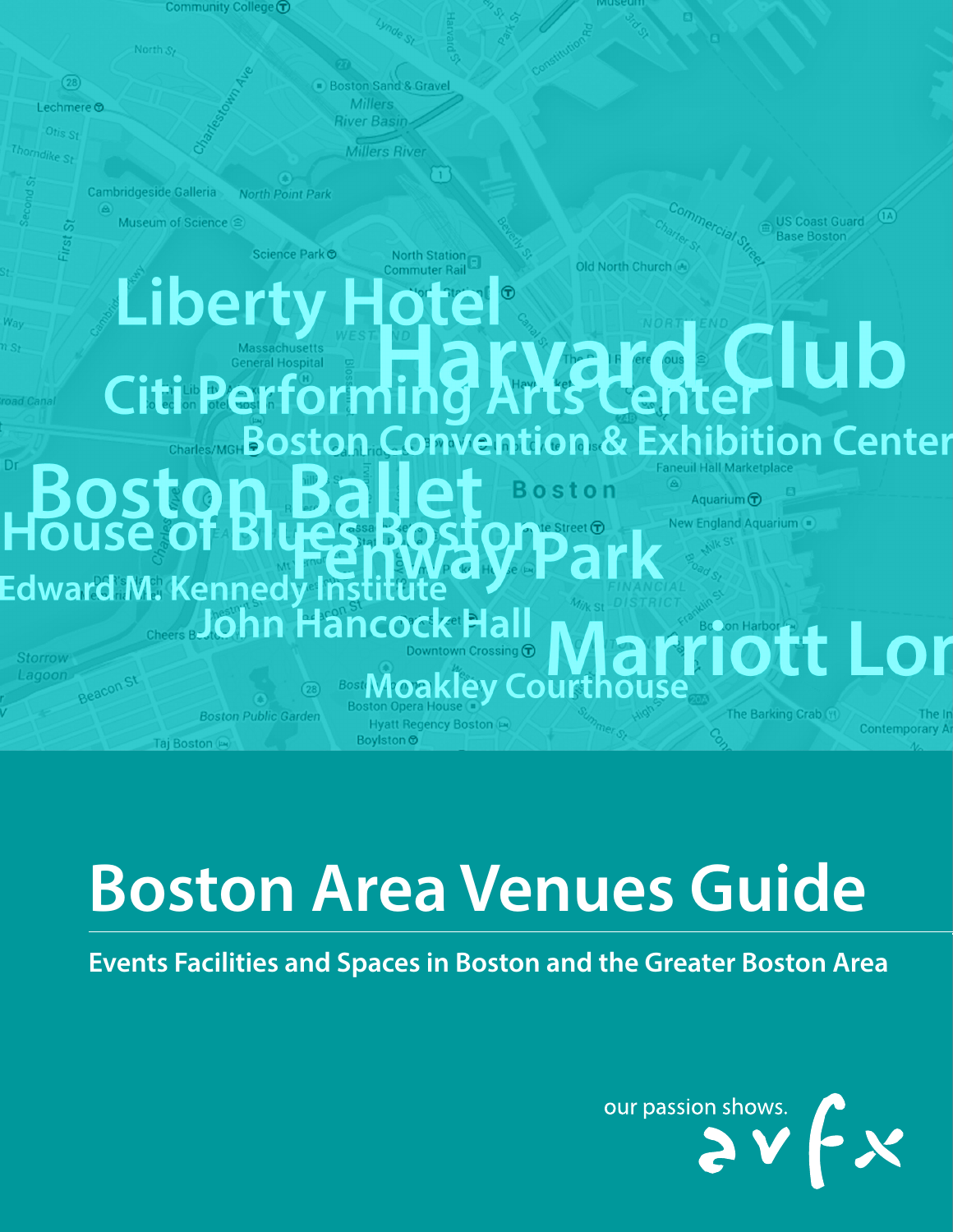# GREATER BOSTON LOCATIONS

<span id="page-1-0"></span>**Boston is one of the highest repeat destinations in the** 

**country.** As a destination, Boston has a lot going for it. Since we're located in Boston and we've been in business for over 30 years, we're familiar with the best venues in the Greater Boston area.

Each of these venues has its own unique character, distinctive qualities, and space to suit your needs. We invite you to use this list as a resource tool when choosing where to host your next event in the Boston and Greater Boston areas.

This list is not meant to be all-inclusive, but we did our best to make it accurate. Venues change quickly. Companies are acquired and things can happen in the blink of an eye! If you have additions or corrections, please let us know.

> **"When you attend a meeting the location becomes subliminal. You see it when you travel from the airport. Boston is different. The city offers so many experiences you can use to entertain or enhance your meeting."**

**– Mark Bice, CMP Regional Vice President, HPN Global Past President of MPI New England**

**NORTH END WEST END**

**EAST BOSTON**

**BEACON HILL**

**DOWNTOWN**

**THEATER DISTRICT BAY VILLAGE**

**SEAPORT DISTRIC** 

**SOUTH END**

**SOUTH BOSTON**



**COLUMBIA POINT**

 $\mathbf{B} = \mathbf{B} \mathbf{B}$ 

# BOSTON LOCATIONS

**CHARLESTOWI** 

7 H

Large and small venues are located in Boston Proper and throughout the Greater Boston area. Use this map and the neighborhood venue list on the following page to find a venue where you need it.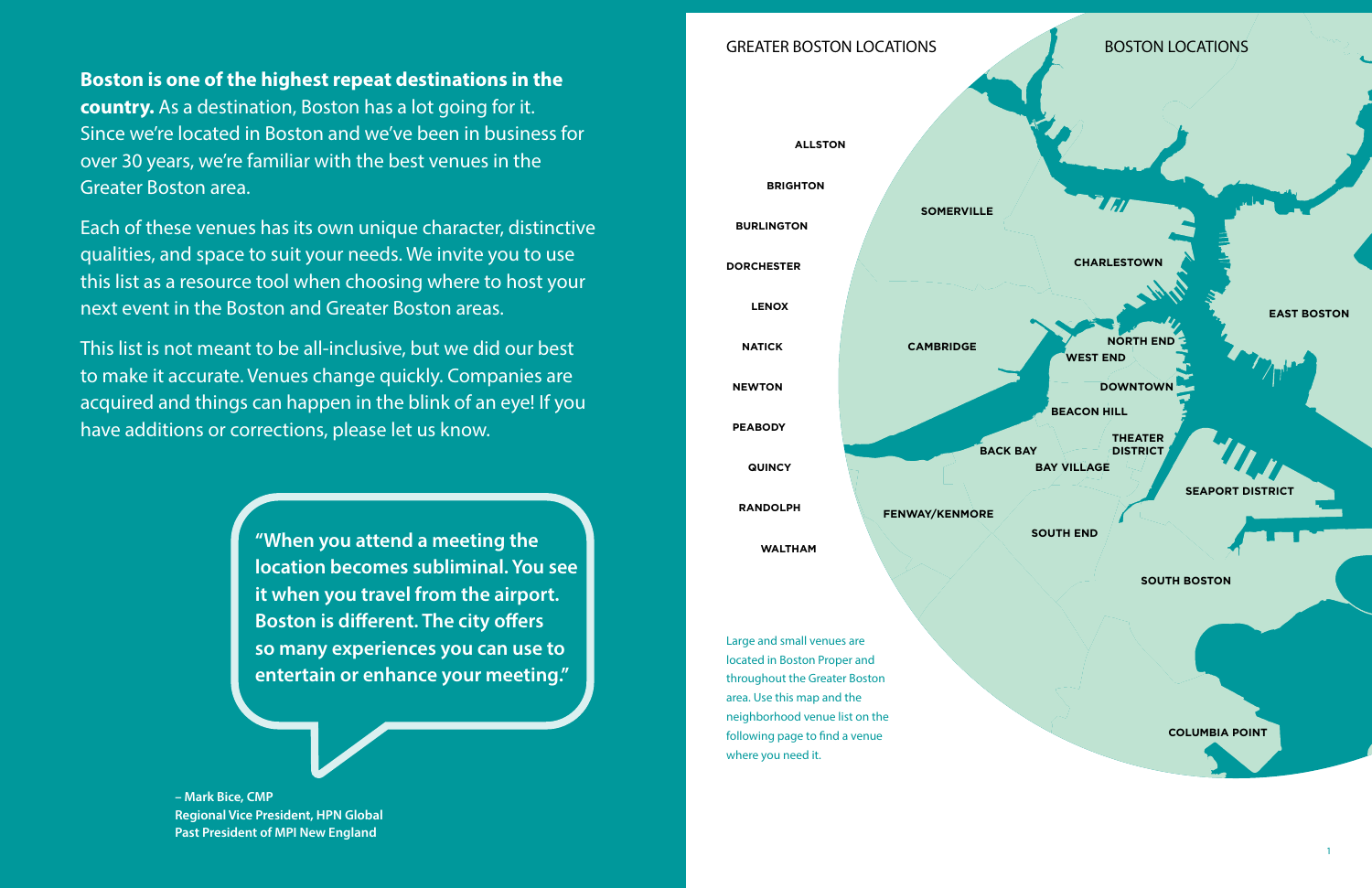#### Bay Village

[Benjamin Franklin Institute of Technology](#page-4-0) [Revere Hotel – Boston Common](#page-8-0) 

#### Back Bay

[Back Bay Events Center](#page-3-0) [Back Bay Hilton Hotel](#page-3-0) [Boston Public Library](#page-4-0) [Colonnade Hotel](#page-4-0) [Copley Square Hotel – Copley](#page-5-0)  [Eliot Hotel](#page-5-0) [Fairmont Copley Plaza](#page-5-0) [Four Seasons Boston – overlooking Boston Common & Public Garden](#page-5-0) [Harvard Club](#page-5-0)  [John B. Hynes Veterans Memorial Convention Center](#page-6-0) [King's Boston](#page-7-0) [Lenox Hotel](#page-7-0) [Mandarin Oriental Hotel](#page-7-0) [Marriott Copley](#page-7-0) [Sheraton Boston Hotel](#page-8-0) [Westin Copley Place](#page-9-0) 

#### Beacon Hill

[Hampshire House](#page-5-0) [Massachusetts State House](#page-7-0) [Wyndham Boston Beacon Hill](#page-7-0) 

#### **Cambridge**

[American Academy of Arts and Sciences – Norton's Woods Conference Center](#page-3-0)  [Charles Hotel](#page-4-0) [Harvard Business School](#page-5-0) [Harvard Law School](#page-5-0) [Hotel Marlowe](#page-6-0) [Hyatt Regency Cambridge](#page-6-0) [Marriott Cambridge](#page-7-0) [Royal Sonesta Cambridge](#page-8-0) 

#### Columbia Point

[Commonwealth Museum](#page-5-0) [Edward M. Kennedy Institute](#page-5-0)  [John F. Kennedy Library and Museum](#page-6-0) 

#### Downtown

[Battery Wharf Hotel](#page-3-0) [Boston Ballet](#page-4-0)  [Boston Harbor Hotel](#page-4-0) citizenM [Faneuil Hall Marketplace – Faneuil Hall](#page-5-0) Four Seasons Hotel – One Dalton Street [Hard Rock Boston – Faneuil Hall](#page-5-0) [Hilton Boston Downtown – Faneuil Hall](#page-6-0) [Langham Hotel](#page-7-0) [Marriott Long Wharf](#page-7-0) [Millennium Bostonian Hotel](#page-7-0)  [New England Aquarium](#page-8-0)  [Old South Meeting House](#page-8-0) [Omni Parker House Boston](#page-8-0) [State Room – Government Center](#page-9-0) The Newbury

#### East Boston

Doubletree by Hilton Boston Logan Airport-Chelsea [Hilton Boston Logan Airport](#page-6-0) [Hyatt Boston Harbor – Harbor Waterfront](#page-6-0)

#### Fenway/Kenmore

[Fenway Park](#page-5-0) [Hotel Commonwealth](#page-6-0) [House of Blues Boston](#page-6-0) [Isabella Stewart Gardner Museum](#page-6-0) [Museum of Fine Arts](#page-8-0) [Symphony Hall](#page-9-0) [The Inn at Longwood Medical – Longwood](#page-9-0)

#### Financial District

[Boston College Club](#page-4-0)  [Harvard Club](#page-5-0) [Howl at the Moon](#page-6-0) [University of Massachusetts Club – Downtown Crossing](#page-9-0) 

#### Seaport District

Aloft Seaport Hotel [Boston Children's Museum](#page-4-0) [Boston Convention & Exhibition Center](#page-4-0) [Empire Nightclub](#page-5-0) Hyatt Place Boston Seaport [Institute of Contemporary Art](#page-6-0)  [InterContinental Boston](#page-6-0) [Laugh Boston](#page-7-0) Leader Bank Pavilio[n](#page-8-0) [Moakley Courthouse](#page-8-0) Omni Hotel at the Seaport [Renaissance Waterfront Boston](#page-8-0) [Seaport Hotel](#page-8-0) [Seaport World Trade Center](#page-8-0) [The Exchange Conference Center](#page-9-0) [Westin Waterfront](#page-9-0) 

#### South Boston

[Artists for Humanity EpiCenter](#page-3-0) [Boston Ballet](#page-4-0) [Boston Center for the Arts – South End](#page-4-0) SoWa Power Station

#### Theater District

Boston [Opera House](#page-4-0) [Citi Performing Arts Center](#page-4-0) [Cutler Majestic Theater](#page-5-0)  [Park Plaza Hotel](#page-8-0) [Ritz-Carlton Boston](#page-8-0) [Royale Nightclub](#page-8-0) [The Saunders Castle at Park Plaza](#page-8-0) [W Boston](#page-9-0) 

#### West End

[Liberty Hotel](#page-7-0) [Museum of Science – Science Park near West End](#page-8-0) [TD Garden](#page-9-0) 

#### Greater Boston

[Agganis Arena – Allston](#page-3-0) [Boston Ballet – Newton](#page-4-0) [Cafe Escadrille – Burlington](#page-4-0) [Crowne Plaza – The Verve Hotel – Natick](#page-5-0)  Doubletree by Hilton – Andover Encore Boston Harbor [Granite Links Golf Club – Quincy](#page-5-0) Gillette Stadium [Harvard Stadium – Allston](#page-6-0) [Lombardo's – Randolph](#page-7-0)  [Lyman Estate – Waltham](#page-7-0) [Marriott Burlington – Burlington](#page-7-0) [Marriott Newton – Newton](#page-7-0)  [Marriott Peabody Centennial Park – Peabody](#page-7-0) [Tanglewood – Lenox](#page-9-0)  [Venezia Boston – Dorchester](#page-9-0) 

See also Boston USA for their excellent listings of restaurants, meeting spaces and accommodations.

# <span id="page-2-0"></span>VENUES BY NEIGHBORHOOD VENUE DESCRIPTIONS

|                                                                              | 5      |
|------------------------------------------------------------------------------|--------|
|                                                                              | 5      |
| erence Center                                                                | 5      |
|                                                                              | 5      |
|                                                                              | 5      |
| 1.1.1.1<br>1.1.1.<br>$\overline{a}$<br>1.1.1.1<br>$\overline{a}$             | 5      |
| 1.1.1.1.1<br>.<br>1.1.1.1                                                    | 5      |
| .                                                                            | 6      |
|                                                                              | 6      |
|                                                                              | 6      |
| $\sim$<br>l,                                                                 | 6      |
|                                                                              | 6      |
|                                                                              | 6      |
|                                                                              | 6      |
|                                                                              | 7      |
| .<br>1.1.1.1                                                                 | 7      |
| .<br>$\overline{a}$<br>l,<br>$\cdots$<br>l,<br>$\overline{a}$                | 7      |
| .<br>.                                                                       | 7      |
| .<br>.                                                                       | 7      |
| .<br>.                                                                       | 7      |
| 1.1.1.1<br>.                                                                 | 7      |
| .<br>1.1.1.1.1<br>$\sim$                                                     | 7      |
| $\sim$                                                                       | 8      |
| .<br>$\overline{a}$                                                          | 8      |
| a sa sa salala                                                               | 8      |
|                                                                              | 8      |
|                                                                              | 8      |
|                                                                              | 8<br>8 |
|                                                                              |        |
| $\cdots$<br>$\overline{a}$<br>$\cdots$<br>$\overline{a}$<br>1.1.1.<br>.<br>. | 8<br>8 |
| .                                                                            | 9      |
|                                                                              | 9      |
| .<br>.<br>$\overline{a}$                                                     | 9      |
| $\sim$<br>l,<br>l,<br>$\overline{a}$                                         | 9      |
|                                                                              | 9      |
|                                                                              | 9      |
|                                                                              | 0      |
|                                                                              |        |
|                                                                              | 10     |
|                                                                              | 10     |
| $\overline{a}$                                                               | 10     |
|                                                                              | 0<br>1 |
|                                                                              | 0<br>1 |
|                                                                              | 0<br>1 |
|                                                                              | 1<br>1 |
|                                                                              | 1<br>1 |
|                                                                              | 1<br>1 |
|                                                                              | 1<br>1 |
|                                                                              | 1<br>1 |
|                                                                              | 1<br>1 |
|                                                                              | 1<br>1 |
|                                                                              | 1<br>1 |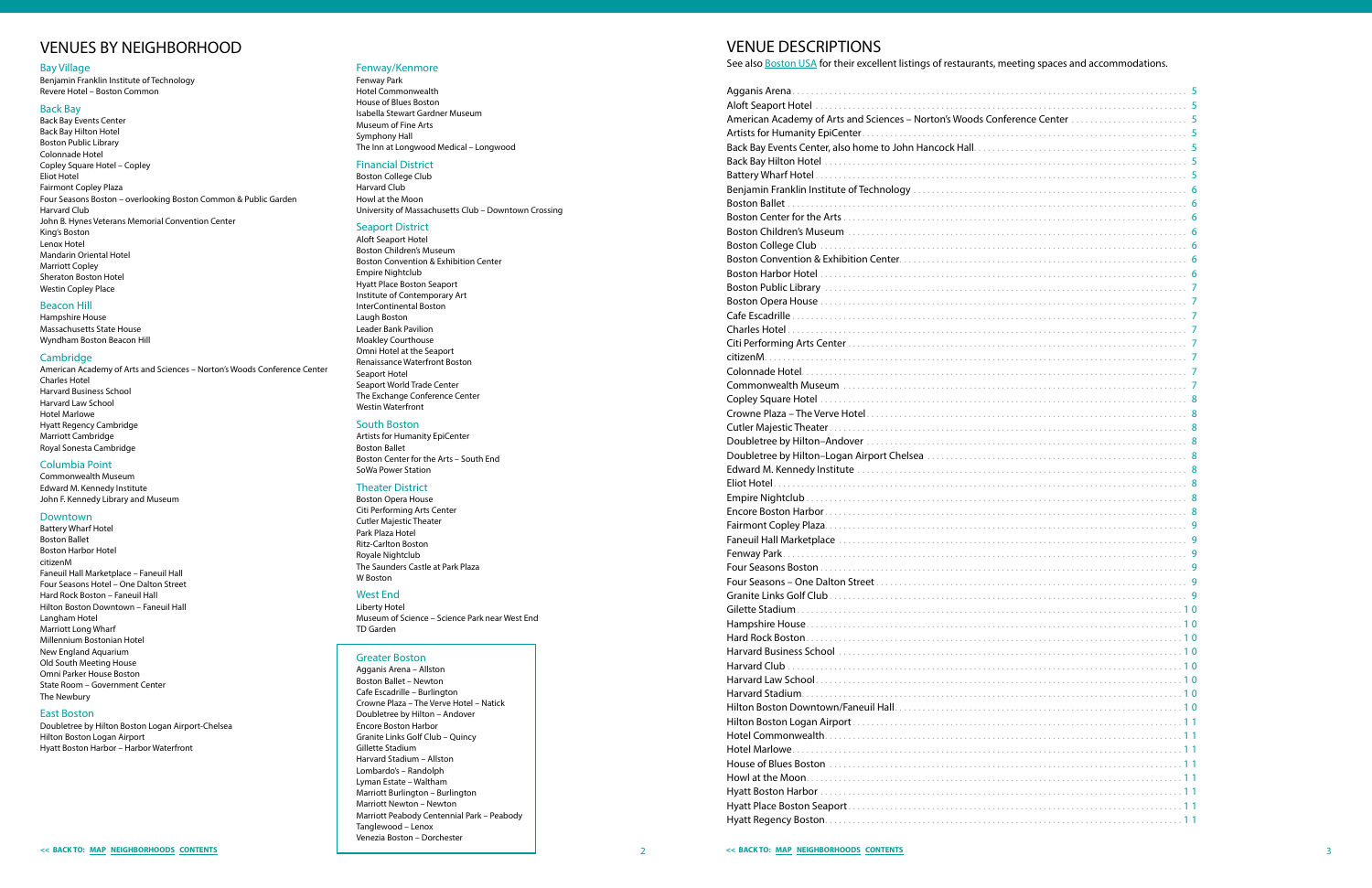<span id="page-3-0"></span>

|                                    | <b>Agganis Arena</b>                                                                                                                                                                                                   | $A-B$ |
|------------------------------------|------------------------------------------------------------------------------------------------------------------------------------------------------------------------------------------------------------------------|-------|
|                                    | The Agganis houses 290,000 square feet of space, including the arena floor and seating area which has 6,150                                                                                                            |       |
|                                    | seats, making this the ideal choice if you are an exhibition or large-scale convention planner. The highlight of the                                                                                                   |       |
|                                    | function rooms is the Francis D. Burke Club Room, known as one of Boston's most beautiful venue spaces around,                                                                                                         |       |
|                                    | and available for guests from 175 to 400 depending on the event specifications. The facility also has many                                                                                                             |       |
|                                    | different multi-function rooms available for your next banquet, conference, reception, business meeting, or other                                                                                                      |       |
|                                    | special event.                                                                                                                                                                                                         |       |
| Langham Hotel.                     |                                                                                                                                                                                                                        |       |
|                                    |                                                                                                                                                                                                                        |       |
|                                    | <b>Aloft Seaport Hotel</b>                                                                                                                                                                                             |       |
| Lenox Hotel.                       | Surrounded by attractions and nightlife of South Boston, Aloft Boston Seaport District is an urban gem in a                                                                                                            |       |
| Liberty Hotel                      | vibrant travel destination. Immerse yourself in stylish comfort in loft-inspired hotel accommodations with free                                                                                                        |       |
|                                    | Wi-Fi, ultra-plush platform beds and sweeping views of South Boston. Stay moments away from celebrated                                                                                                                 |       |
| Lyman Estate.                      | attractions including the Boston Convention and Exhibition Center, Lawn On D, Castle Island and the New                                                                                                                |       |
|                                    | England Aquarium. Grab-and-go bites from our restaurant and gourmet pantry will fuel your day. After a day of                                                                                                          |       |
|                                    | business or city exploration, return to the hotel and indulge at Brazilian Steak House Alma Gaucha, or relax with                                                                                                      |       |
|                                    | cocktails and live entertainment at D's Keys Dueling Piano Bar or W XYZ Bar. Celebrate and socialize in versatile                                                                                                      |       |
|                                    | event space designed for productive corporate gatherings and unforgettable social affairs With inspiring views, a                                                                                                      |       |
|                                    | refreshing salt water pool, pet-friendly accommodations and a fresh, energetic vibe, Aloft Boston Seaport District                                                                                                     |       |
|                                    | has everything you need.                                                                                                                                                                                               |       |
|                                    |                                                                                                                                                                                                                        |       |
|                                    |                                                                                                                                                                                                                        |       |
|                                    | American Academy of Arts and Sciences - Norton's Woods Conference Center                                                                                                                                               |       |
|                                    | Located in Cambridge, Norton's Woods Conference Center boasts executive meeting rooms and a 225-seat                                                                                                                   |       |
|                                    | auditorium. Surrounded by acres of wooded land and gardens, this location could work well for meetings, small                                                                                                          |       |
|                                    | conferences, spring and summer receptions, and other special events. Choose from a variety of settings, from the                                                                                                       |       |
|                                    | North and West Dining Rooms, to the Atrium, Hearth, and Auditorium, to make your event stand out.                                                                                                                      |       |
|                                    |                                                                                                                                                                                                                        |       |
|                                    | <b>Artists for Humanity EpiCenter</b>                                                                                                                                                                                  |       |
|                                    |                                                                                                                                                                                                                        |       |
| Park Plaza Hotel                   | Venture away from the ordinary when booking the Artists for Humanity EpiCenter. An open, innovative venue,                                                                                                             |       |
|                                    | this versatile location is available for events ranging from small, intimate occasions to cocktail receptions for up                                                                                                   |       |
| Revere Hotel                       | to 450 guests. Host your upcoming corporate events, trade shows, product demonstrations, parties, and other                                                                                                            |       |
|                                    | events at this multi-purpose venue.                                                                                                                                                                                    |       |
|                                    |                                                                                                                                                                                                                        |       |
|                                    | Back Bay Events Center (also home to John Hancock Hall)                                                                                                                                                                |       |
|                                    |                                                                                                                                                                                                                        |       |
|                                    | Located in the heart of Boston's Back Bay, this facility could be an ideal location for meetings, talks, product                                                                                                       |       |
|                                    | launches, and exhibitions. The Back Bay Events Center is home to John Hancock Hall, a 1,100 seat theater perfect                                                                                                       |       |
|                                    | for innovative discussions, tradeshow displays, and special events, and the Dorothy Quincy Suite, a function                                                                                                           |       |
|                                    | space spanning 13,000 square feet with multiple breakout and meeting rooms available throughout.                                                                                                                       |       |
|                                    |                                                                                                                                                                                                                        |       |
|                                    | <b>Back Bay Hilton Hotel</b>                                                                                                                                                                                           |       |
|                                    |                                                                                                                                                                                                                        |       |
|                                    | The Back Bay Hilton promises personalized, undivided attention and exceptional service. From boardrooms<br>to meeting rooms and ballrooms, this location is extremely adaptable. Offering 15,000 square feet of space, |       |
|                                    | spanning 15 meeting rooms, and a 3,800 square foot ballroom, your event layout can be specifically designed for                                                                                                        |       |
|                                    | your needs.                                                                                                                                                                                                            |       |
|                                    |                                                                                                                                                                                                                        |       |
|                                    |                                                                                                                                                                                                                        |       |
|                                    | <b>Battery Wharf Hotel</b>                                                                                                                                                                                             |       |
|                                    | The Battery Wharf Hotel is home to over 6,000 square feet of function space, with the largest space available                                                                                                          |       |
|                                    | to accommodate up to 240 guests at your next conference, corporate function, business meeting, milestone                                                                                                               |       |
|                                    | reception, or other special event. An elegant and upscale setting, your guests will enjoy their surroundings at this                                                                                                   |       |
|                                    | waterfront hotel. Featuring the Old North Skylight Room with a custom skylight, and Boston HarborWalk, which                                                                                                           |       |
|                                    | displays stunning views of the harbor and the beautiful grounds this hotel lies on, you'll enjoy your surroundings                                                                                                     |       |
|                                    | when your next event is hosted here.                                                                                                                                                                                   |       |
| 19<br><b>Additional Resources.</b> |                                                                                                                                                                                                                        |       |

#### Agganis Arena

#### Aloft Seaport Hotel

# American Academy of Arts and Sciences – Norton's Woods Conference Center

# Artists for Humanity EpiCenter

# Back Bay Events Center (also home to John Hancock Hall)

## Back Bay Hilton Hotel

## Battery Wharf Hotel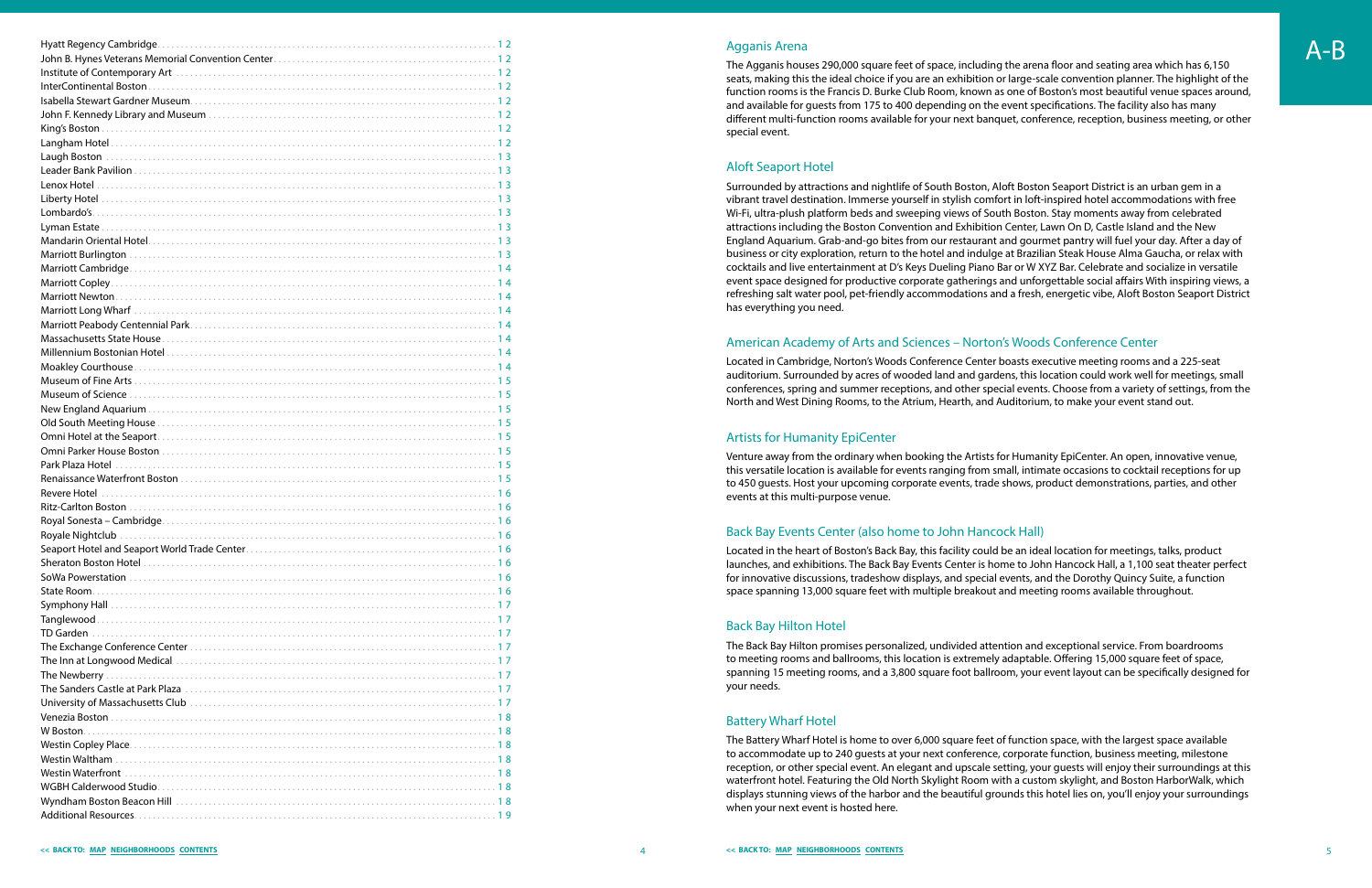<span id="page-4-0"></span>Benjamin Franklin Institute of Technology<br>Located in the South End neighborhood of Boston, the Benjamin Franklin Institute of Technology offers a variety of venue spaces available for your event needs. From corporate meetings and charity fundraisers, to innovative lectures and weddings, this location is able to accommodate many different events. Offering a variety of facilities, such as an auditorium/ballroom replica of Symphony Hall, a marble-floored lobby area, an outdoor entertaining space, and classrooms available, this location is extremely versatile and will work with you every step of the way to ensure your event goes smoothly.

# Best Western Royal Plaza Hotel & Trade Center, Marlborough

In addition to our hotel meeting space, we also offer 47,500 square feet of space in our Trade Center, so whether you're planning an anniversary party for 50 or a trade show for thousands, we have you covered. Our ample meeting and event venue features 22,000 square feet of flexible event space perfect for weddings, family reunions, banquets, business seminars, board meetings and training sessions.

#### Boston Ballet

With three different studios made up of fifteen various spaces available, the Boston Ballet could be a terrific venue for your next upcoming event. Located in Boston and surrounding Greater Boston locales, you have the flexibility to pick the location and space that best suits your needs.

#### Boston Center for the Arts

Whether you are hosting a private gala or a large celebration, Boston Center for the Arts is a versatile location that can accommodate all events. Known as a centerpiece in the South End of Boston, the venues managed under the BCA are also steps away from some of the best dining, theater, and performances this neighborhood has to offer. Spaces available for use in the BCA include studio space in the Artist Studios Building, two theaters in the BCA Theatres building, the Calderwood Pavilion, and Cyclorama.

#### Boston Children's Museum

From personal parties to corporate events, Boston Children's Museum can be the setting for whatever occasion you would like to plan. Located in Boston's Innovation District on Fort Point Channel, this is an ideal location if you'd like to be in the heart of modern Boston with views of the city's skyline and harbor. The museum has exhibit space, which can be accessed during events, and features the Atrium, which is perfect for receptions, galas, and dinners, especially in warmer months when the museum patio is open.

#### Boston College Club

Situated high above Downtown Boston, the Boston College Club can make social occasions or corporate events happen in style at their facilities. Personalized planning staff will assist with details from start to finish, ensuring that your event goes smoothly. Boston College Club would certainly be a fine choice for your next upcoming event.

## Boston Convention & Exhibition Center

Known as one of the most tech-friendly, flexible, and advanced convention facilities, the Boston Convention & Exhibition Center (BCEC) boasts 516,000 square feet of exhibit space, 82 meeting rooms, a grand ballroom, over 300,000 square feet of function and registration space, and the ability for easy move-in and move-out with numerous loading bays and private ring roads – making this location an extremely adaptable, world-class location used by many large meetings and conventions.

# Boston Harbor Hotel

Conveniently located within walking distance to many of Boston's most popular attractions, the Boston Harbor Hotel is an all-around location for conferences, meetings, special events, and private occasions. The venue's character and design proves to be a distinct detail during events. With over 20,000 square feet of space for all of your function's needs, the Boston Harbor Hotel could be an excellent choice for your next occasion.

# Boston Public Library<br>The Boston Public Library

The Boston Public Library is an elegant and graceful venue rich with history. With the ability to host up to 350 guests in rooms within the venue or outside in the courtyard, you'll be able to plan anything from a small meeting to a lavish affair. From prominent events to weddings, you'll enjoy hosting when you are at BPL.

#### Boston Opera House

From world-class performances to corporate meetings for any number of guests, the Boston Opera House (BOH) proves it has the ability to host many different kinds of occasions. Utilize breathtaking spaces within the theater – The Stage, The Versailles Room, The Mezzanine, and The Grand Lobby make the Boston Opera House's venue unique. Located in the midst of Boston's infamous Theater District, you'll be in the heart of it all when you host at the BOH.

#### Cafe Escadrille

For your next Greater Boston occasion, choose Café Escadrille. From private social events to business meetings that can accommodate up to 350 people, this venue is extremely open and flexible. Impeccable detail and attention is paid to Café Escadrille's events, making this location a perfect choice for those who would like a memorable experience that goes above and beyond.

## Charles Hotel

With over 18,000 square feet of space in 15 private state-of-the-art rooms, this hotel can accommodate events from small gatherings to receptions of up to 600 people. With an outdoor space available as well, the Charles Hotel would be a perfect place for combined indoor and outdoor affairs.

## Citi Performing Arts Center

Whether your event is taking place in the Wang, the Shubert, or the Emerson Colonial Theatre, you are bound to have an exciting time in the heart of downtown Boston. Rich with history, these venues are perfect for an awards ceremony, a gala, or a corporate outing. Check out the Citi Performing Arts Center Events Brochure on their website, which lists all facility space available with associated fees, and find a space in any of the venues that will be suitable for your occasion.

#### citizenM

citizenM started with an idea to disrupt the traditional hotel industry by creating a luxury hybrid hotel for today's modern travellers – eliminating the frustrations these travellers shared. A new breed of hotel designed around a new type of traveller – one who values a luxury hotel experience in central city locations, but at an affordable price. A hybrid hotel that isn't just a place to sleep, but somewhere to work, relax, and play. To meet like-minded people and get inspired. Somewhere to feel at home the moment you walk through the door. Somewhere with free Wi-Fi, comfortable furniture, and a great bed to crash in at the end of a long day.

#### Colonnade Hotel

The Colonnade Hotel is a versatile venue, which can house many different event settings. Featuring over 10 different rooms which can be set in a variety of ways to specifically suit your event's every need – the Colonnade could be your next go-to destination in Boston's Back Bay neighborhood.

#### Commonwealth Museum

Located just five minutes from downtown Boston at Columbia Point, the Commonwealth Museum could be a great choice for your next event. Available for corporate functions, academic lectures, government dinners, galas, and more, this multi-purpose location would be perfect for your next occasion. Choose from the Patriot Room with full-length mirrors and a balcony for your next banquet for up to 130 people or rent out the entire museum grounds for a cocktail reception of 1,050.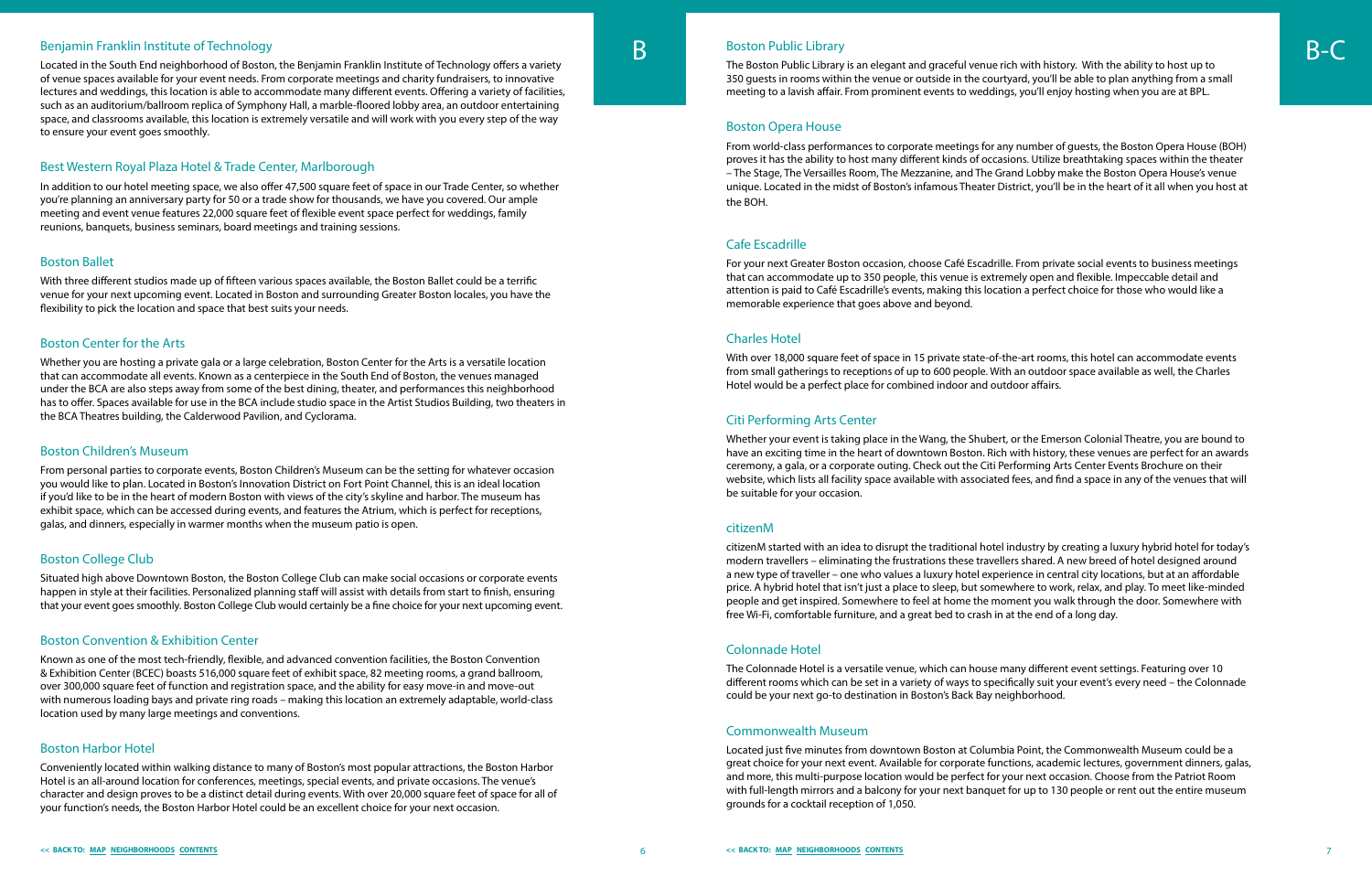

Choose Copley Square Hotel as your next event venue for a unsurpassed occasion. Intimate spaces make this the perfect spot for your next board meeting, business lunch, or private cocktail reception. Choose from the 1891 room or the hotel's restaurant XHALE for delicious and exciting dining options and interesting surroundings. Personalized service from attentive event staff will ensure all your needs are satisfied at Copley Square Hotel.

# Crowne Plaza – The Verve Hotel

A truly unique atmosphere with spacious, inviting meeting space spanning over 17,000 square feet, The Verve Hotel is an interesting spot for your next business meeting, exhibition, or social gathering. With three grand ballrooms, nine meeting rooms, and an Executive Boardroom, you will have a great variety of space to choose from when planning your event.

# Cutler Majestic Theater

With the ability to seat almost 1,200 people in the heart of the Boston theater district, this location is ready for your next performance-related event. Featuring opera acoustics, a fly system, and an orchestra pit, you'll have just what you need when you host your event here. This theater is a favorite among many because there are no visible supports for the upper balconies, so there are no obstructed views in the orchestra or mezzanine levels.

# Doubletree by Hilton– Andover

We're off I-93, minutes from Andover corporate offices. Canobie Lake Park and shops at The Mall at Rockingham Park are both within nine miles. Enjoy a walk along the Merrimack River on the Andover Trail, and relax in our heated indoor pool and whirlpool. We'll have a warm DoubleTree cookie for you on arrival.

# Doubletree by Hilton– Logan Airport Chelsea

<span id="page-5-0"></span>Copley Square Hotel<br>Choose Copley Square Hotel as your pext event yenue for a unsurpassed occasion, Intimate spaces make this the **C-E** amazing views from our elegantly appointed rooms and suites. Everything was designed t amazing views from our elegantly appointed rooms and suites. Everything was designed to create the most memorable experience for our valued guests.

Our hotel is in Chelsea, 10 minutes from Logan International Airport. We provide free shuttle service to the airport and the MBTA Blue Line station, for easy Boston access. Fenway Park, Faneuil Hall, and the city's many colleges are within eight miles. Dine with us and enjoy a variety of options nearby — including a Dunkin' across the street.

## Edward M. Kennedy Institute

The Edward M. Kennedy Institute, located on the campus of University of Massachusetts Boston, is a 68,000 square foot building, which houses ceremony and lobby space, conference facilities, office space, exhibit space, and a full-scale representation of the Senate chamber. The EMK Institute opened to the public in March 2015, celebrated by a gala and dedication of the facility.

# Eliot Hotel

Many newly redesigned private rooms and meeting facilities await you at the Eliot Hotel. Choose the Commonwealth Room if you'd like to host a small meeting or utilize the Eliot Room if you'd like to have a round table discussion with your corporate board. With attentive service and an eye for detail, you will be in good hands when you host your next event at this fine Boston location.

# Empire Nightclub

Located in the Seaport District near the Boston Convention & Exhibition Center, this combination restaurant and nightclub is available for as few as 40 guests at a seated dinner or up to 240 people for cocktail events. Your upcoming reception, corporate lunch, or private event will be one your guests will remember when you book at Empire Nightclub.

# Encore Boston Harbor

Encore Boston Harbor offers the finest in Boston hotel resort accommodations, dining, gaming, shopping and more. At every turn, impeccable service. On every level, enchanting ambiance. Indulge in the excitement of our

# Fairmont Copley Plaza

With over 23,000 square feet of meeting space, the Fairmont Copley Plaza can host a variety of events, from business meetings and seminars, to fundraisers, parties, and other social occasions. The Fairmont Copley is the go-to destination for many in Boston and you'll be pleased with the entire process from start to finish when teaming with the Fairmont.

# Faneuil Hall Marketplace

From social gatherings to corporate functions, business meetings, or special occasions, the Faneuil Hall Marketplace features a variety of different settings and spaces. If you're looking to host a smaller occasion, choose the Rotunda for your next affair. If you're looking for a venue with expansive space and features, rent out the entirety of Quincy Market. Your next conference, meeting, or event in one of eight connected restaurant spaces can be an interesting spin on your typical meeting venue.

# Fenway Park

Located in the Fenway/Kenmore neighborhood of Boston, Fenway Park is a fan-favorite venue, and having your next event at this historic destination could be a fantastic choice. With a variety of settings available, from clubs with luxurious seating to space on the Right Field Roof Deck or the Green Monster putting you in the heart of it all – host your next upcoming occasion at America's Most Beloved Ballpark.

# Four Points by Sheraton Norwood Hotel & Conference Center

Ideally situated between Boston, Providence and Cape Cod, the Four Points by Sheraton Norwood has been a favorite facility for sales meetings, training and executive conferences. Now, after a vast expansion and magnificent renovation, we're ideal for impressive weddings, special events, meetings, trade shows, bus tours and leisure getaways. Call today for special group rates and meeting packages. You'll also breathe easier knowing that all guestrooms, meeting rooms and indoor common areas are 100% smoke free.

# Four Seasons Boston

16 function rooms and a 3,700 square foot ballroom make up the list of spaces to choose from at the Four Seasons, located in the heart of Boston across from the lovely Public Garden. Every detail is laid out for you, making this hotel a popular option for many event planners and organiz

# Four Seasons Hotel– One Dalton Street

Enhance your meetings and events with the innovative, modern design of Four Seasons Hotel One Dalton Street, Boston. Choose from two ballrooms and five function rooms, all offering plenty of natural light courtesy of floorto-ceiling windows. Event spaces offer the convenience of built in audio-visual equipment and marble buffets, with two rooms including outdoor terraces – rare in the city of Boston. Our team will work closely with you to create a tailor-made itinerary that exceeds your expectations. A cutting-edge 61-story skyscraper in the heart of Back Bay, Four Seasons Hotel One Dalton Street, Boston is vibrant, modern and stylish. Stay with us to experience a new kind of urban chic, complete with a stunning Wellness Floor and the world-renowned Japanese izakayainspired restaurant, Zuma.

# Granite Links Golf Club

With a view of the Boston Skyline overlooking the rolling green 18 hole golf course, the Granite Links Golf Club offers a great variety of event spaces, making this an ideal location for every type of corporate or social event. Galas, corporate functions, weddings and more are all extremely suitable for this location.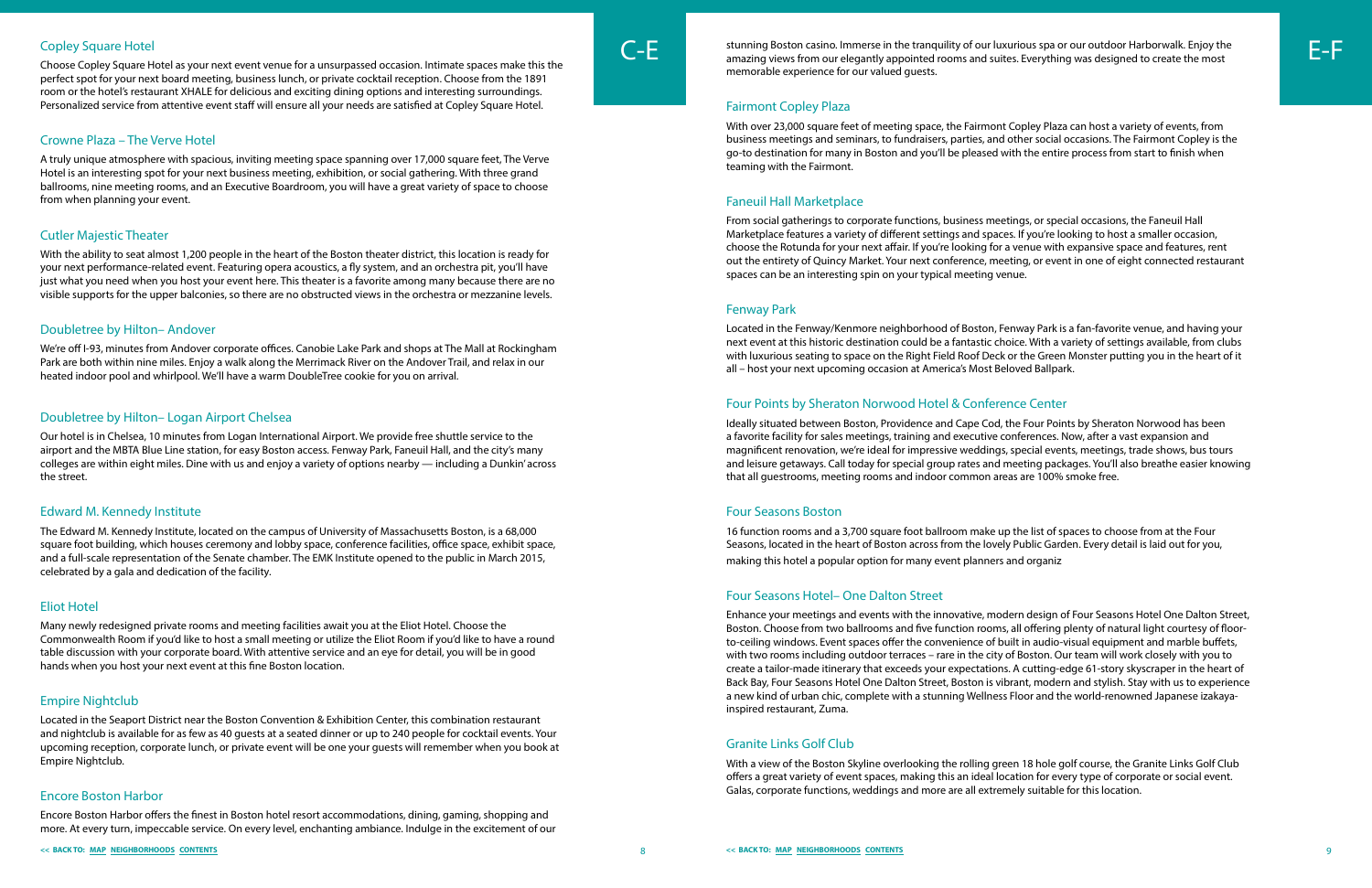#### <span id="page-6-0"></span>Gillette Stadium

 Fan satisfaction is at the forefront of Gillette Stadium's design, with unobstructed views from the entire length of each of its wide concourses ensuring a great view of the field from practically anywhere inside the turnstiles. Additional gathering areas, such as the end zone plazas, offer alternative viewing where fans can also gather to socialize before, during and after games. Once at their seats, guests relax in theater-style chairs, each one complete with a drink holder. For the ultimate in creature comforts, the Putnam Club offers members access to 120,000 square feet of space to enjoy. In addition to the Club areas, the stadium's 89 luxury suites in the EMC suite level are among the largest in the NFL, ranging from 800 to 2,700 square feet. Each suite features luxurious furnishings as well as private bars and restrooms.

#### Hampshire House

With the ability to host events for 10 to 500 people, the versatility of Hampshire House is undeniable. Located on historic Beacon Hill in Boston with the original Cheers Bar downstairs, breathtaking views of Boston's Public Garden, and a distinct interior that will wow your guests, you will be pleased with your overall experience when you are at Hampshire House.

#### Hard Rock Boston

From corporate events to business meetings, and networking receptions to holiday soirees, your next event will surely be a hit when hosted at Hard Rock Café – Boston. Rent the Boston Room or Patio for your next affair up to 100 people, the Cavern Club for a larger event, or go all-out and rent the entire venue for an event up to 600 people. With such a unique backdrop of Rock-n-Roll memorabilia, your guests will have the ultimate experience at the Hard Rock Café – Boston.

#### Harvard Business School

Harvard Business School has a multitude of facilities available to host events in the Boston area. Take your next occasion to Baker Library, the annual site of HBS Commencement, or host a panel discussion, award ceremony, meeting, or dedication in a variety of other spaces on campus.

G-H Hilton Boston Logan Airport<br>Attached by sky bridges to Boston Logan Airport, the Hilton is your place to go if you are hosting a corporate meeting, convention, or reception. This location boasts their International Ballroom, which would be perfect for a variety of events. The convenience factor of the location of this hotel could also make this an ideal location for your next occasion.

#### Harvard Club

The Harvard Club of Boston is renowned as a venue that has hosted top-notch conferences and special events. Two separate clubhouses and space on the 9th floor of One Federal Street allow events such as strategic workshops, seminars, and intimate occasions to be booked with flexibility and ease.

#### Harvard Law School

Harvard Law School is home to a variety of facility spaces available for use for special events and occasions. Take to Holmes Field for your next outdoor event, home to Harvard Law School's commencement every year, or utilize another space for a multitude of occasions. To host at this location, contact the Office of Event Scheduling and Support with your next event request.

#### Harvard Stadium

Host your next event at Harvard Stadium, rich with history and excitement. A venue used most often for sporting events and outdoor ceremonies, this could be a great warmer-weather spot. Even in the winter, however, there are still ways for you to host at the stadium – house your event in the "bubble" which is set up over the turf. The adabtability of this venue is undeniable.

#### Hilton Boston Downtown/Faneuil Hall

With over 10,000 square feet of open meeting space and the largest space spanning 2,876 square feet, you'll have great flexibility at this venue in the heart of the city. Two floors of spaces with distinct character and productive-minded features make this a go-to venue for your upcoming occasion. A great location for surrounding companies and firms in the area to take their next meeting to, the Hilton Boston Downtown/Faneuil Hall is a prime choice for your company's next important stint in the city.



## Hilton Boston Logan Airport

#### Hotel Commonwealth

Set amongst some of Boston's most storied locales – Kenmore Square, Fenway Park – lies Hotel Commonwealth, an elegant, stylish hotel with over 10,000 square feet of meeting space, available for your next special occasion, business meeting, corporate conference, or exciting event.

#### Hotel Marlowe

Known as one of the best Boston venues for efficient business meetings, effective seminars, and memorable social events, Hotel Marlowe provides over 8,700 square feet of meeting space for any type of event you could plan. From the Serrano Ballroom and the Marlowe Boardroom, to the Muse Salon and the Alexis Gallery, you'll find exactly the right space to suit your event needs.

#### House of Blues Boston

Located next to Fenway Park and in the midst of a number of dining and nightlife venues, House of Blues Boston is the go-to event space for performances, sit-down dinner and award ceremonies, company and community celebrations, and more. Host anything from a small business lunch in a smaller space at the venue to a large-scale event with a whole-house buyout.

#### Howl at the Moon

For your next event in the heart of the Financial District, take your company or guests to Howl at the Moon – Boston. Based on the number of your guests, you can reserve small sections of the facility, private areas, or the entire facility. With a stage and lots of open space, you'll have flexibility in the types of activities you'd like to plan for your occasion. Along with the facility amenities, introduce an exhilarating element to your event by incorporating in-house entertainment – from light dinner music to the full-out dueling piano show, performers will play any song or genre of music you'd like to hear.

#### Hyatt Boston Harbor

Home to spacious meeting rooms with Boston harbor and skyline views, the Hyatt Harborside has 22,000 square feet of meeting space, making this hotel a wonderful option for corporate meetings, special occasions, and other events. With a 5,000 total square foot Grand Ballroom and many other different rooms available, you'll find a spot at this venue that suits your needs.

#### Hyatt Place Boston Seaport

Discover nearly 6,000 square feet of sophisticated meeting and event space at Hyatt Boston / Seaport District, with six light-filled venues overlooking the scenic Boston Harbor. Each space comes with the latest in audiovisual technology and event planning assistance from our on-site experts.

#### Hyatt Regency Boston

Conveniently located in downtown Boston in the Financial District, this venue would be an optimal choice for hosting your next occasion. With over 30,000 square feet of indoor and outdoor space, this location is highly adaptable for many different types of events, such as a boardroom conference, elite social gathering, or charity gala.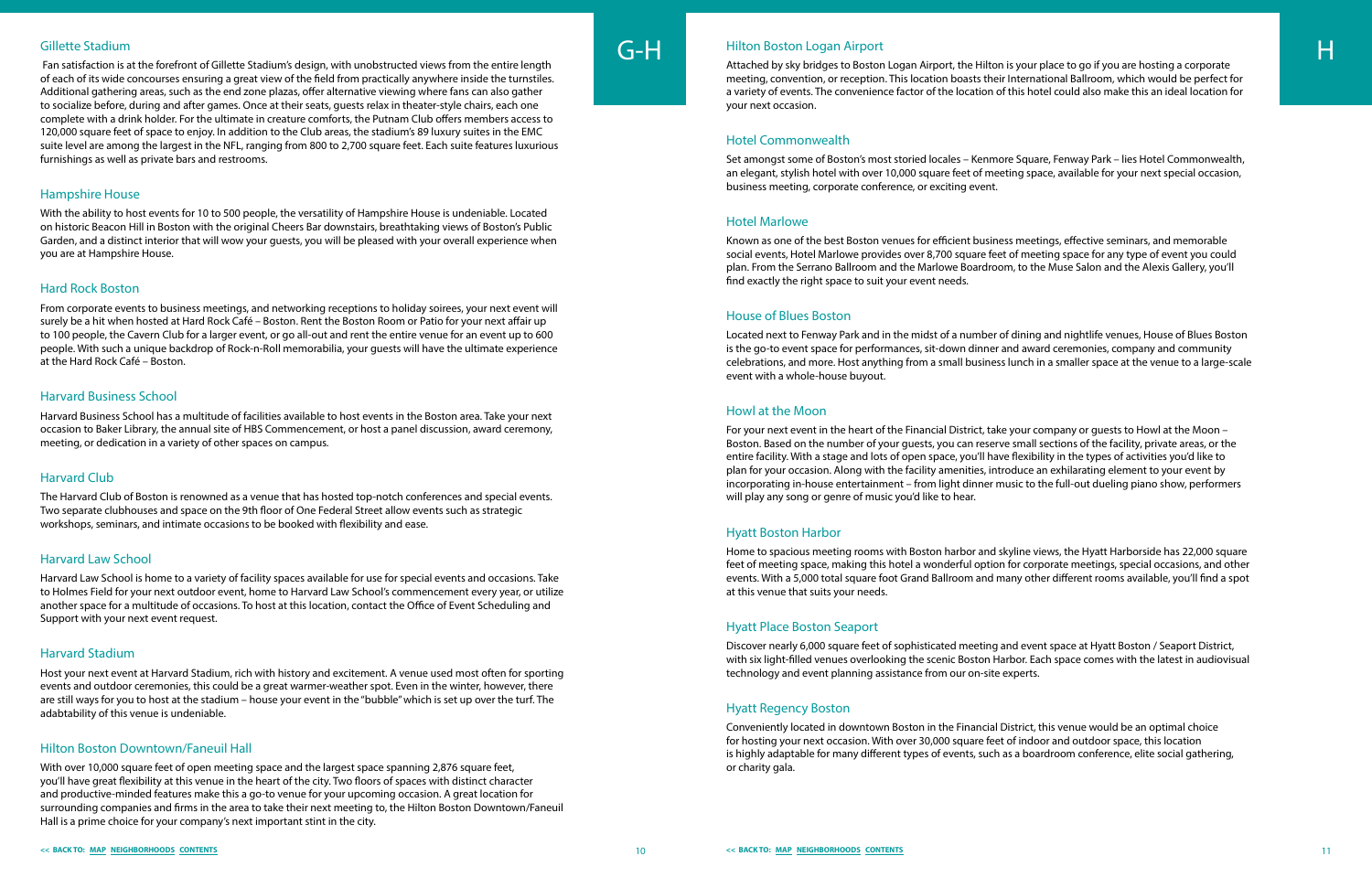## <span id="page-7-0"></span>Hyatt Regency Cambridge

With over 25,000 square feet of naturally lit space in the heart of Cambridge, the Hyatt Regency offers a variety of indoor and outdoor options for your event needs. From your company dinner and awards ceremony hosted in the 7,800 sq. ft. President's Ballroom, to celebrating a gala in the garden courtyard, your event could be spectacular if it takes place here.

#### John B. Hynes Veterans Memorial Convention Center

Well-known as a state-of-the-art facility that boasts 176,480 square feet of flexible space, 35 meeting rooms, a 24,544 square foot Grand Ballroom, five exhibit halls, and an auditorium fit for 3,000, the John B. Hynes Veterans Memorial Convention Center is a go-to convention center for any event coming to Boston. Home to hundreds of trade shows and exhibitions each year, the Hynes is also capable of hosting smaller-scale meetings, receptions, seminars, and conferences. With attentive convention center staff, advanced technology, terrific location to so many amenities nearby, and commitment to excellence for all events, this venue would be a great choice for any exhibit or meeting you could ever bring to the city.

#### Institute of Contemporary Art

Offering both indoor and outdoor facilities, such as an outdoor plaza, an intimate café space, a contemporary lobby, and a 325 seat theater, the Institute of Contemporary Art boasts a wide-variety of event space for any of your needs. The ICA is a unique space, which serves as an interesting and innovative setting for your occasion.

#### InterContinental Boston

Located on the span of Boston's beautiful waterfront, the InterContinental Boston houses 11 spacious function rooms including two grand ballrooms, all overlooking a waterfront promenade outside. Featuring a variety of different-sized rooms for events, and an excellent staff that will assist you with all needs – you will be in good hands when at the InterContinental.

#### Isabella Stewart Gardner Museum

H-K Laugh Boston<br>Recently opened in 2014, Laugh Boston is a new event space in the city, located in the Seaport District of Boston. This unique and fun setting can accommodate up to 300 guests, which could make this spot a definite go-to for your next event here in town, no matter what type of occasion it is. Host your meeting, conference, business lunch, or corporate function here as a private event, or take in one of the comedy shows with your group at the same time.

The Isabella Stewart Gardner Museum is a stunning, elegant space and would be an ideal choice to go with when planning your next event. With a newly-added wing completed in 2012, the museum boasts a great variety of settings and spaces for your next company meeting, unveiling, cocktail reception, or innovative talk. AVFX is the preferred audiovisual vendor of the ISG, and we can attest to the many flawless events that have been staged here over the years.

#### John F. Kennedy Library and Museum

Continuing on with the Kennedy White House legacy, you can host an event at the JFK Library and Museum much like the Kennedy family did at the White House in the 60's. Housing guests from one to 600 people on Boston's harborfront, the event spaces at this venue are available for any event you'd like to plan.

#### King's Boston

For a unique experience, you could host your next event at King's Boston. A 24,000 square foot facility with space for up to 550 guests, this is the perfect spot for your next company outing, special occasion, or milestone celebration. Not only does this spot offer restaurant space and bars available for your use, but it also boasts 16 ten-pin bowling lanes, air hockey tables, shuffleboard tables, and 30+ big-screen, HD televisions and projector screens, all of which can be utilized by you and your guests during your event.

#### Langham Hotel

Conveniently located in downtown Boston, the Langham Hotel is a sophisticated, stylish setting for any and all events. With the ability to host occasions ranging from guest counts of eight to 600, this is the perfect location for a wide variety of special functions, from business events and office socials, to company conferences and industry cocktail receptions.

#### Laugh Boston

#### Leader Bank Pavilion

The Leader Bank Pavilion on Boston Harbor is a popular outdoor amphitheater, home to a wide variety of concerts and special music events. Housing more than 35 concession areas and a VIP tent fit for 500 people, this venue could be an ideal location for a memorable night that will be music to your ears.

#### Lenox Hotel

Since 1900, the Lenox Hotel has been a staple in Boston, known as a great location for an overall exceptional experience, no matter what business you are there for. From conferences and meetings to social occasions, the Lenox can provide the space and service you need to create a masterpiece of an event. From board meetings in one of five rooms dedicated to providing an exceptional business atmosphere to spaces for semi-private dining and receptions, you are sure to find what you are looking for when you plan to have your event at this venue.

#### Liberty Hotel

The Liberty Hotel would be a memorable choice for your next occasion. This venue boasts historic charm with distinguishable character, featuring eight meeting spaces with the largest meeting space spanning 3,000 square feet. From formal dinners to receptions and conference meetings, this venue is able to host a wide variety of events.

#### Lombardo's

At Lombardo's, choose from a variety of facility space to host your next exciting conference, innovative talk, anniversary party, retirement celebration, or breathtaking wedding reception. With newly redesigned ballrooms, a beautiful grand staircase that is the perfect backdrop for any occasion, and an attentive and committed event staff, this venue is a popular Greater Boston event spot.

#### Lyman Estate

From corporate events and company outings, to private parties and holiday receptions, host your next event at Lyman Estate. If you're in the business of corporate outings or company meetings, Lyman is great for retreats, client appreciation events, summer luncheons, and more. Six rooms and the expansive outdoor areas are available for your use for any events you'd like to plan. Located just outside of Boston in Waltham, MA, this estate was once the home of the Lyman's, a prominent Massachusetts family, for over 150 years.

#### Mandarin Oriental Hotel

Proclaimed as one of the best venues for business in Boston, the Mandarin Oriental Hotel would be an ultimate choice for meetings, galas, receptions, and conferences. Modern surroundings and excellent staff will provide you with a setting that is inviting and welcoming. From the Oriental Ballroom where large, lavish affairs can take place, to meeting rooms and the Garden, which can accommodate smaller occasions, this venue can make it all happen.

#### Marriott Burlington

With over 14,500 square feet of meeting space available spanning 20 different rooms, you have the ability to host any event from a small meeting to a large gathering at the Marriott Burlington. Featuring a 9,000 square foot Ballroom that can be broken up into 10 sections – or fully utilized for up to 1,000 people – this venue is a highly adaptable Greater Boston spot.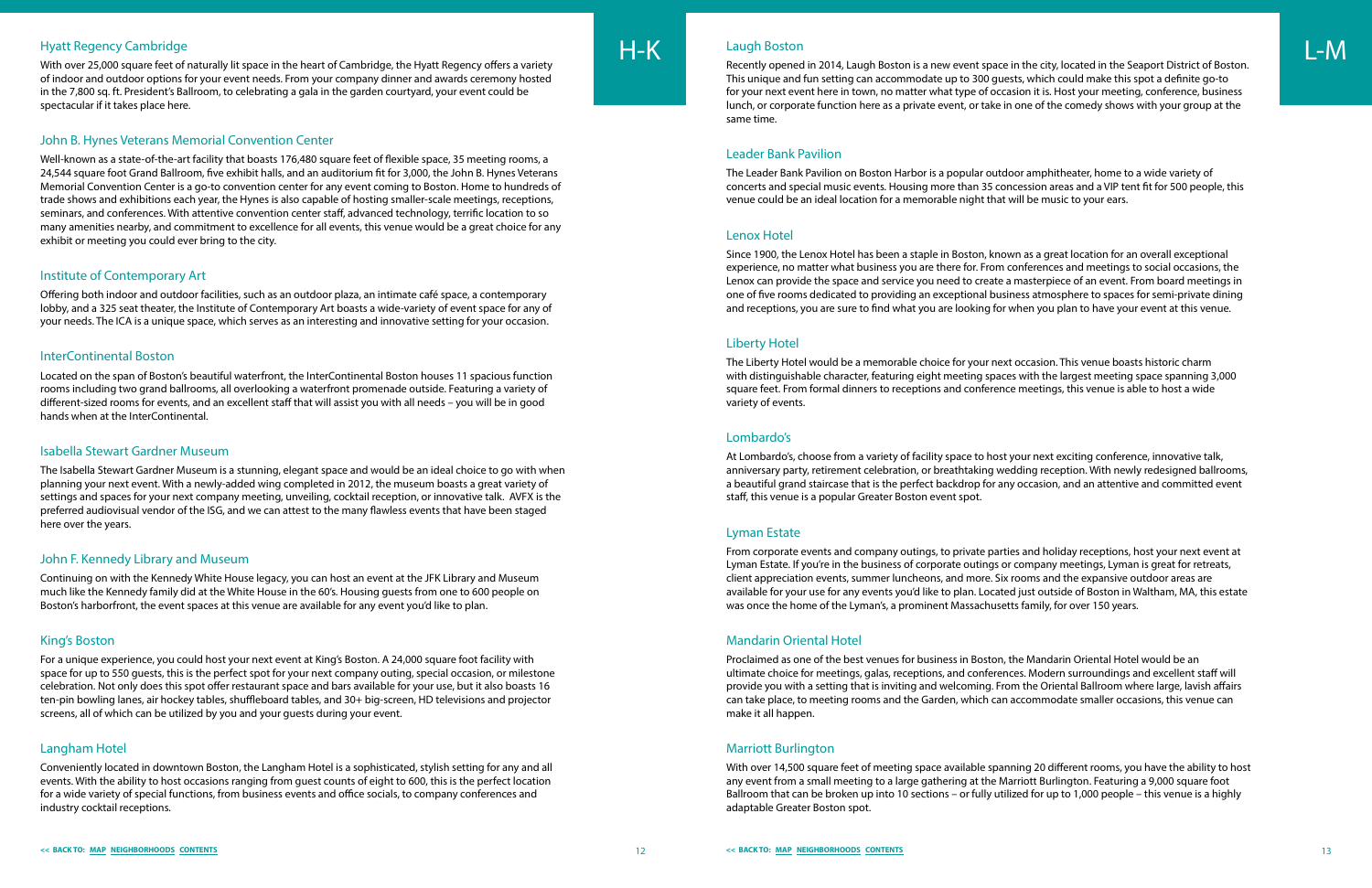Boasting 11 meeting rooms, 12,000 square feet of meeting space, and a Grand Ballroom that can house a capacity of 1,400, the Marriott Cambridge could be a wonderful setting for your next occasion. With flexible meeting space spanning 12,000 square feet and 10 breakout rooms, you are sure to have more than enough room for whatever your needs may be.

# Marriott Copley

Offering a variety of meeting rooms spanning over 70,000 square feet of total meeting space, and with a total capacity of up to 2,600 guests allotted in the Grand Ballroom, the Marriott Copley would make a fine choice for your next occasion. From cocktail receptions and fundraising galas, to conferences and business functions, this location is an ideal event spot centrally nestled in the heart of Boston's Back Bay.

## Marriott Newton

Located just minutes from Boston along the Charles River, and in close proximity to Boston College, Bentley and Brandeis Universities, the Marriott Newton could be an ideal event location. With 20,000 square feet of meeting space, the Grand Ballroom that can house up to 1,200 guests, and state-of-the-art technology and production capabilities, this venue would make a fine choice for your next occasion.

# Marriott Long Wharf

Located just steps from Faneuil Hall, Quincy Market, and TD Garden, the Marriott Long Wharf Hotel could be the perfect harbor-side hotel for events and occasions. With 17 function rooms and flexible spaces that make it easy to custom-design the layout you'd like, this could be a great location for your next social gathering, company reception, or collaborative conference.

## Marriott Peabody Centennial Park

Geographically located just a short drive away from Boston on the North Shore, and within the Centennial Park business corridor, the Marriott Peabody could be a sublime choice for your next reception or conference. With a Grand Ballroom capacity of up to 400 guests, you have the ease of flexibility and range for the size of your next occasion.

## Massachusetts State House

<span id="page-8-0"></span>Marriott Cambridge **An election of the State of Science And An elegant setting surrounded by paintings, sculptures, relics, and other dazzling pieces of world-famous art, the <b>M-R** Boasting 11 meeting rooms, 12,000 square Museum of Fine Arts could be a lovely choice for your next event. Choose from a number of different settings that are sure to suit your needs, including the Ruth and Carl J. Shapiro Rotunda and Colonnade and the Linde Family Wing for Contemporary Art, which features the Galleria and Remis Auditorium. From special events to conferences and business functions, the MFA can accommodate all needs.

The Massachusetts State House serves as a terrific historic event venue. Featuring a public event space that can accommodate up to 750 guests at a time, and with four different settings available for use, including the Grand Staircase, Great Hall, Nurses Hall, and Gardner Auditorium, you are bound to find a space that fits your needs at this venue. Often the scene for political dinners, ceremonies, dedications, and more, the State House would set a wonderful tone for your next occasion.

## Millennium Bostonian Hotel

In the midst of Faneuil Hall and Quincy Market in downtown Boston lies the Millennium Bostonian Hotel, an interesting boutique hotel venue. With a variety of meeting spaces available spanning 7,800 square feet, you are bound to find the right fit for space for your upcoming time. The hotel also offers three outdoor balconies with skyline views which can be utilized during events. Visit the website or give the Millennium Bostonian Hotel a call today to start planning your next great event in the heart of the city.

# Moakley Courthouse

Offering a variety of indoor and outdoor spaces overlooking a view of downtown Boston and Boston harbor, the John Joseph Moakley United States Courthouse is a unique and innovative venue that can host a variety of formal events, corporate functions, meetings, and conferences. Spaces available for events include the Jury Assembly Hall, which can accommodate up to 250 guests, the Atrium, an architectural marvel which spans over 8,000 square feet and can host gatherings of up to 800 guests, the HarborPark, which is an interesting outdoor setting, and the Galleries, which is extremely versatile and can hold up to 400 guests.

# Museum of Fine Arts

# Museum of Science

The Museum of Science would offer an extraordinary experience for your next event in an unparalleled venue located on the bank of the Charles River. Versatility is key in this space, which has comfortable accommodations for guests ranging in the numbers from 25–4,500. From social celebrations to corporate and non-profit gatherings in spaces such as the Skyline Room, to large-scale events that allow the entire museum to be rented out, the Museum of Science provides the setting to do it all.

# New England Aquarium

The New England Aquarium provides a unique marine setting unmatched by any other venue in Boston. Whether you are celebrating a milestone or planning the perfect corporate function set among sea turtles and seals, the New England Aquarium offers a range of areas and locations that are bound to fit your needs. Choose from the outdoor Harbor View Terrace, the Harbor View Café, the West Wing Gallery, the Simons IMAX Theatre, or the entire museum to accommodate your event needs.

# Old South Meeting House

Immerse yourself in history, charm, and character when your next event is hosted at the Old South Meeting House. From corporate meetings and awards ceremonies to cocktail receptions and seated dinners, you'll have the ability to host it all at this venue. The space is available for accommodations of 50 to 650 people, depending on your event preference and specifications. The venue also offers additional amenities and services, including dedicated and experienced catering and event staff, ensuring your event will run smoothly.

# Omni Hotel at the Seaport

For meetings and events or a business travel home base, Omni Boston at the Seaport is the ideal location. Its meeting rooms feature 100,000 square feet of flexible indoor and outdoor meeting, event and prefunction space that includes the largest hotel ballroom in Boston's Seaport.

# Omni Parker House Boston

With meeting space spanning over 23,000 square feet, including the newly renovated Rooftop Ballroom with views of the Boston skyline, the Omni Parker House in Boston could be a fantastic choice for your next meeting, reception, business conference, or special occasion. With historic charm and elegance, this hotel, located on Boston's historic Freedom Trail, is a favorite among all guests. With 18 different meeting rooms to choose from, you are bound to find a great fit for your next gathering.

# Park Plaza Hotel

Since 1927, the Park Plaza Hotel has been one of Boston's go-to locations for meetings, social events, business conferences, dining, excellent travel accommodations, and more. With 50,480 square feet of meeting space spanning 39 meeting rooms, and with the largest meeting space spanning 14,520 sq. ft., this venue would be perfect for a wide array of events.

# Renaissance Waterfront Boston

With 23 meeting rooms, 20,736 square feet of total meeting space, and the ability to host a capacity up to 1,000 people, the Renaissance Waterfront Boston could be an excellent choice for your next event on Boston harbor. With their high-tech Grand Ballroom, this setting is a prime location for your next productive business meeting. Any number of the flexible function spaces in this venue could be the perfect setting for your next awards ceremony or charity gala.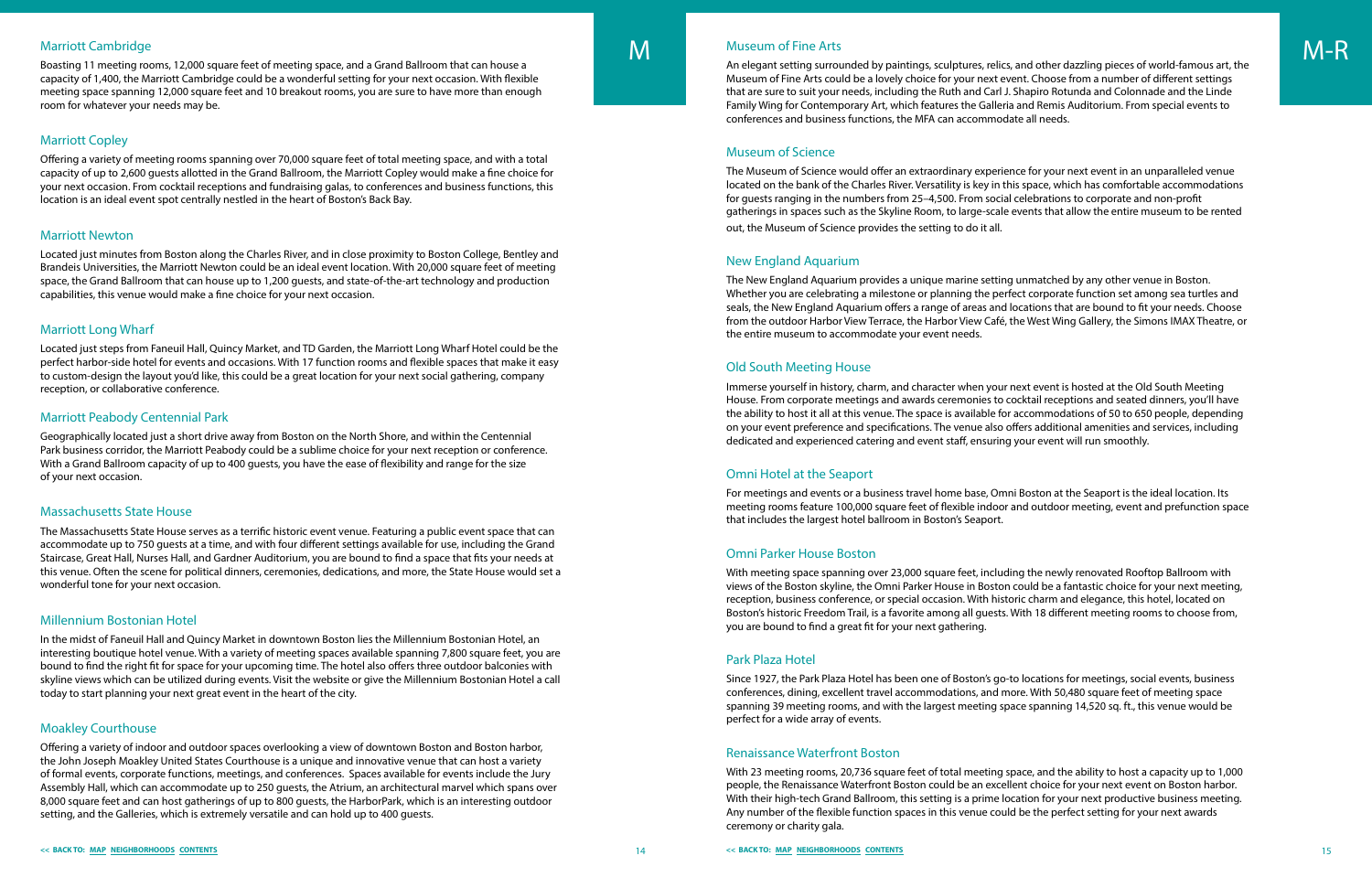#### <span id="page-9-0"></span>Revere Hotel

The Revere Hotel could provide a stylish, unique, and incredibly exciting experience for your next event. With four different, one-of-a-kind spaces, ranging from the "blank canvas" Space 57, to Theatre 1, with each seat having its own power source and workspace, this location is second to none in design, style, and functionality.

#### Ritz-Carlton Boston

The Ritz-Carlton Boston is a fine venue nestled near Boston's Financial and Theater Districts. With 10,000 total square feet of meeting space, room for up to 350 attendees, and a large and productive-minded Boardroom, this venue provides a multitude of different options and amenities which are ideal for events in the city.

## Royal Sonesta – Cambridge

The Royal Sonesta – Cambridge is a venue that promises memorable experiences and events. With 26,000 square feet of available meeting space and room for up to 550 people, the Royal Sonesta could be a wonderful waterfront choice for your next business meeting, special event, or conference.

#### Royale Nightclub

With 33,000 square feet of space able to be transformed from a nightclub setting, to a corporate function room, to a full concert hall, Royale Nightclub is unparalleled in its claim as a venue that is truly versatile. From large receptions to sit down fundraisers, you are welcome to plan any event you can think of at Royale Nightclub.

#### Seaport Hotel and Seaport World Trade Center

With over 40 different meeting spaces for you to choose from, and over 180,000 square feet of venue space, the Seaport Hotel and World Trade Center boasts more space than any other hotel in Boston. Choose from a variety of function spaces – an exhibit hall, an amphitheater, outdoor gardens, and ballrooms – to make your event stand out from the crowd. Located in Boston's Seaport District right on the water, this spot is a popular setting for events.

#### Sheraton Boston Hotel

R-S Symphony Hall<br>Located in Boston's Fenway/Kenmore neighborhood, Symphony Hall and the Symphony Hall Function Space are popular options for event space in the city. The function space can fit up to 380 people for a seated dinner, 550 for a standing reception, or 700 for a lecture. In Symphony Hall, rent the space with a 2.5 hour performance service included. With wonderful

#### **Tanglewood**

The Sheraton Boston Hotel boasts state-of-the-art facilities and recently completed multi-million dollar renovations. With a 19,938 square foot Grand Ballroom Complex, and with 70,000 square feet of total meeting space, this location is the ultimate choice for your next convention, conference, awards ceremony, social gathering, or sit-down dinner. Conveniently attached to the Prudential Center and the Hynes Convention Center, and within steps of Newbury Street, Fenway Park, and the Charles River, the Sheraton Boston Hotel is a popular city venue at the heart of it all.

#### SoWa Powerstation

The SoWa Power Station provides the structure and resources to enhance and personalize any occasion. Whether it be the Main Floor, Mezzanine or full buy-out, our venue allows you the ability to create, cultivate and celebrate. The SoWa Power Station is a masterpiece of late-industrial glamor. Built in 1891 as the world's largest power generating plant. The century-old property's structural elements have since been rescued and restored, transforming it into a blank canvas for community, celebration, and innovation.

#### State Room

Host your next great event at State Room in Boston in the heart of Downtown/Government Center. With views of Boston's skyline through panoramic glass 20 feet high and 120 feet across, the harbor and the night sky could provide a stunning backdrop to your next event when housed in the Great Room. For smaller, more intimate affairs, choose the Harborside or Cityside Salons, where you can experience successful business meetings and awards receptions.



Located west of Boston in Lenox, MA, this music venue associated with the Boston Pops and home to a variety of jazz, rock, and pop acts visiting every summer, could be the perfect location for your next dinner, reception, or gala. During the season, you can even take in a performance before or after your next affair. Tanglewood has a variety of options for event location, ranging from the Hawthorne Tent, which can house up to 400 guests, to the Formal Gardens Tent and Highwood Manor and Seranak, outdoor and indoor venues that can accommodate up to 100 people.

#### TD Garden

With the ability to house 50 to 15,000 people, the TD Garden is an extremely versatile spot for Boston events. For a unique experience in an arena of storied Boston sports, choose from any number of different spaces in this venue to perfectly fit your event needs. From a corporate meeting or gathering for up to 50 people in a party suite to exhibit shows with displays on the concourse and on the arena floor, you cannot find a more suitable spot for flexibility in event planning.

#### The Exchange Conference Center

The Exchange Conference Center promotes highly-productive, seamlessly structured events. Offering a wide variety of meeting spaces paired with waterfront location and impeccable service, this spot is available for planning meetings, business conferences, company workshops, weddings, charity fundraisers and more.

#### The Inn at Longwood Medical

With three different event venues, ranging from accommodations for parties of 20 to 400 guests, and seven different room layouts, The Inn at Longwood Medical could be an exemplary choice for your next business meeting, corporate function, or day-long seminar. In the heart of Brookline among the Longwood Medical and Academic area, surrounded by world-class medical and educational institutions, this location would serve as a fine setting for your next occasion, especially if you are planning events for medical and scientific associations.

#### The Newbury

With unrivaled views of the Public Garden and Back Bay, The Newbury Boston's over 16,000 square feet of event spaces has been thoughtfully reimagined. Our collection of venues includes dramatic ballrooms, elegant prefunction areas and intimate spaces, all complemented by culinary offerings curated by Major Food Group.

#### The Saunders Castle at Park Plaza

Located in Boston's Back Bay, The Saunders Castle at Park Plaza is a unique and exciting venue choice for your next event. Spanning over 14,500 square feet, this space can be configured in any way to fit your needs. With high, open ceilings, this location is ideal for shows with rigging – you can host conferences, tradeshows, galas, and banquets here.

#### University of Massachusetts Club

From business events, formal meetings, and leadership sessions, to weddings, fundraising galas, and social functions, the University of Massachusetts Club is a popular spot for Boston events. Choose from a variety of spaces which pay tribute to each of the different UMASS campuses and feature top-quality amenities, as well as beautiful views of the city, the Charles River, Back Bay, and more.